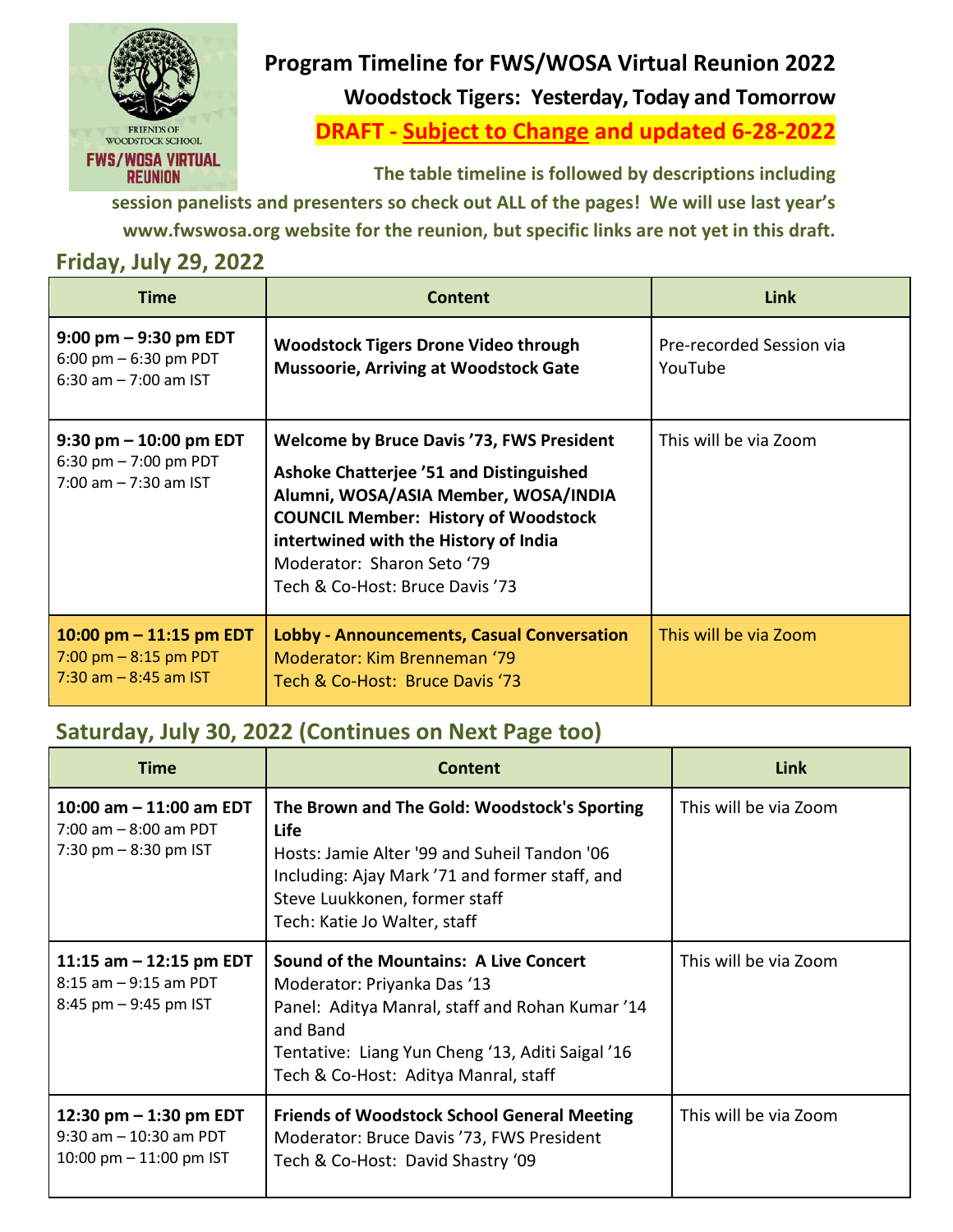| 1:45 pm $-$ 2:45 pm EDT<br>10:45 am $-$ 11:45 am PDT<br>12:15 am $-$ 1:15 am Sunday<br><b>IST</b> | <b>Panel: Artist Affinity Group</b><br>Moderator: Sharon Seto '79<br>Panel: Stefan Eicher '90, Isaac Gergan '06,<br>Chris Green '90 and others from the Artists in<br>Residency program<br>Tech & Co-Host: Aditya Manral, staff | This will be via Zoom |
|---------------------------------------------------------------------------------------------------|---------------------------------------------------------------------------------------------------------------------------------------------------------------------------------------------------------------------------------|-----------------------|
| $3:00 \text{ pm} - 4:00 \text{ pm}$ EDT<br>Noon $-1:00$ pm PDT<br>12:30 am -1:30 am IST           | <b>Best Pranks followed by Open Lobby</b><br>Moderator: Sue Crain Lewis '82<br>Tech & Co-Host: Kim Brenneman '79                                                                                                                | This will be via Zoom |

# **Sunday, July 31, 2022 (Program Descriptions are on the Next Pages)**

| <b>Time</b>                                                                                | <b>Content</b>                                                                                                                                                                      | <b>Link</b>                         |
|--------------------------------------------------------------------------------------------|-------------------------------------------------------------------------------------------------------------------------------------------------------------------------------------|-------------------------------------|
| 10:00 am - 11:00 am EDT<br>$7:00$ am $-8:00$ am PDT<br>7:30 pm $-8:30$ pm IST              | <b>Woodstock's Inspiring Location: Learning from</b><br>our Environment<br>Panel: Darab Nagarwalla '80, Steve Alter '74,<br>Suzanne Hanifl '63<br>Tech and Co-host: Sharon Seto '79 | This will be via Zoom               |
| 11:00 am - 11:15 pm EDT<br>$8:00$ am $-8:15$ am PDT<br>8:45 pm - 9:00 pm IST               | In Memorium (seven minutes)<br>Created by Max Marble '67                                                                                                                            | Pre-recorded Session via<br>YouTube |
| 11:15 am - 12:15 pm EDT<br>$8:15$ am $-9:15$ am PDT<br>8:45 pm - 9:45 pm IST               | <b>Woodstock Presents</b><br>Dedication video tour of new classrooms, Centre<br>for Imagination (including Jamie Williams), and a<br>general tour of the school                     | Pre-recorded Session via<br>YouTube |
| 12:30 pm - 1:30 pm EDT<br>9:30 am - 10:30 am PDT<br>10:00 pm - 11:00 pm IST                | <b>Woodstock: Today and Tomorrow</b><br>Moderators: Bruce Davis '73, Glenn Conrad '68<br>Guest: Dr. Craig Cook, WS Principal<br>Tech & Co-Host: Sharon Seto '79                     | This will be via Zoom               |
| 1:45 pm - 2:45 pm EDT<br>10:45 am - 11:45 am PDT<br>11:00 pm - 12:00 am IST                | Dorm Life: Forged in the Foothills<br>Moderator: Rohan Kumar '14<br>Tech & Co-Host: Priyanka Das '13<br>Panel: TBD                                                                  | This will be via Zoom               |
| 3:00 pm $-$ 4:00 pm EDT<br>Noon - 1:00 pm PDT<br>12:30 am $-$ 1:30 am Monday<br><b>IST</b> | <b>Sparking Memory</b><br>Moderator: Mary Girard '76<br>Tech & Co-Host: Kim Brenneman '79                                                                                           | This will be via Zoom               |
| $4:00$ pm $-$ on EDT<br>$1:00$ pm $-$ on PDT<br>$1:30$ am $-$ on IST                       | <b>Lobby - Announcements, Casual Conversation</b><br>Co-Hosts: Kim Brenneman '79, Suzanne Hanifl '63,<br>Mary Girard '76                                                            | This will be via Zoom               |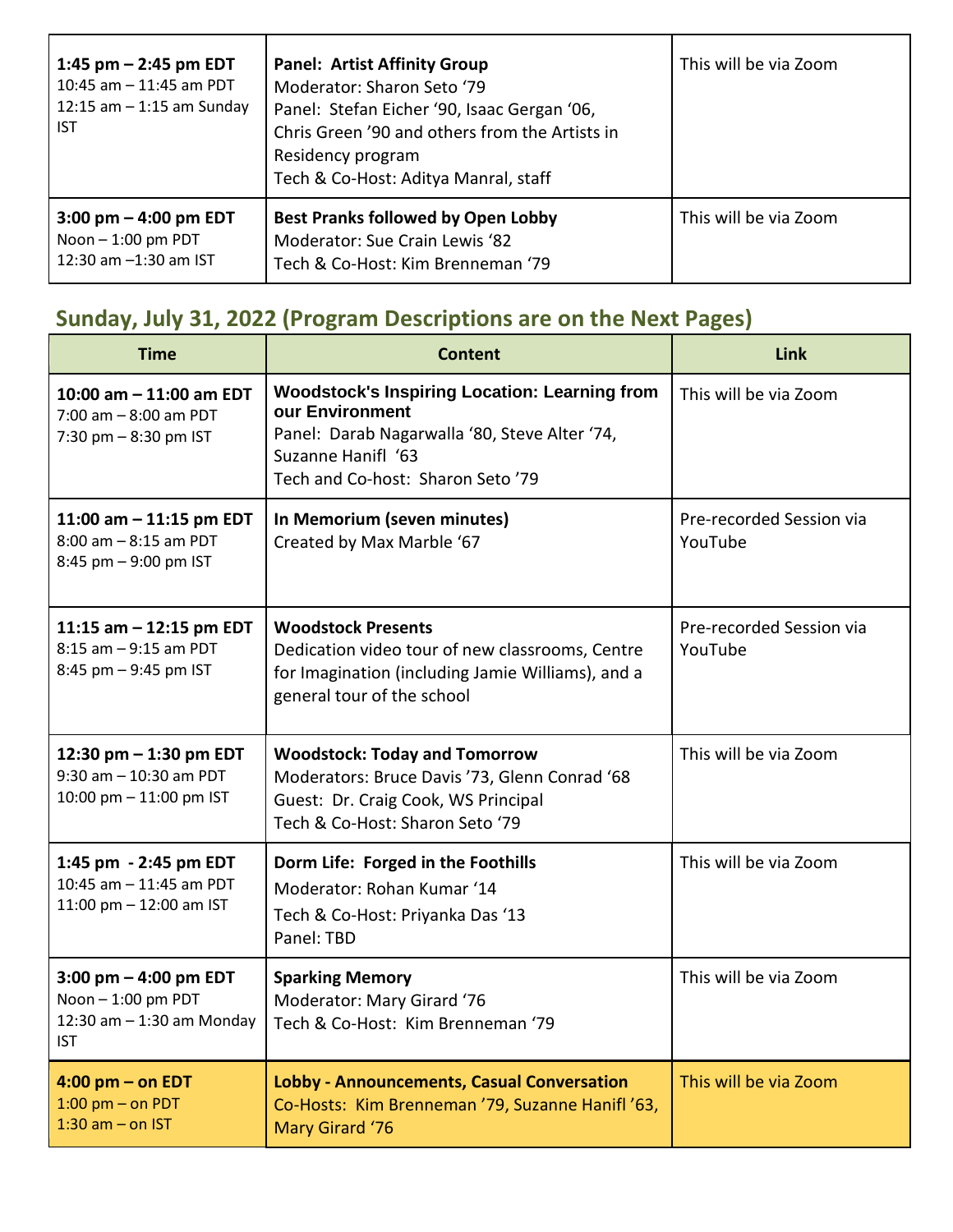## **Program Descriptions**

#### **Welcome and History of Woodstock – Bruce Davis '73 and Ashoke Chatterjee '51**

Ashoke Chatterjee '51 and Distinguished Alumni, WOSA/ASIA Member, WOSA/INDIA Council Member will talk about the history of Woodstock intertwined with the history of India. Moderator: Bruce David '73 and FWS President

#### **The Brown and The Gold: Woodstock's Sporting Life – Sharon Seto '79**

Hosts: Jamie Alter '99 and Suheil Tandon '06

For so many of us, sports were an important part of our Woodstock experience and beyond. Cross-country on Tehri Road, playing cricket and football on Hanson Field, basketball in the Gym, Sports Day, the Olympics, and so much more... We will explore how Woodstock's sports program has changed over time and then talk with some alumni who are working in the sports field. They will share what they are currently doing and how being at Woodstock shaped their journey. We will also look into the future - What might sport at Woodstsock look like moving forward?

#### **Sound of the Mountains: A Live Concert – Priyanka Das '13**

Music, like the mountains, is timeless. And music, like the mountains, is an integral part of the Woodstock experience. Some of the school's most talented musicians have come together to put on a live concert for their fellow Woodstockers. They will also share stories of the inspiration behind their music, as well as the role that Woodstock played in their musical journey.

Moderator: Priyanka Das '13

Confirmed: Aditya Manral (Staff), Rohan Kumar '14 & band Tentative: Liang Yun Cheng '13, Aditi Saigal '16, TBD

#### **Artist Affinity Group – Sharon Seto '79, Aditya Manral, Staff**

Alumni Artists in Residence Program May 2022

Participants in the May 2022 Artists in Residency at Woodstock School will reflect on their recent residency at Woodstock and their experiences of returning to the school. This will be followed by a lobby for artists, facilitated by Chris Green '90.

Panel: Stefan Eicher '90, Isaac Gergan '06, Chris Green '90

#### **Best Pranks – Sue Crain Lewis '82**

Followed by an open lobby discussion. Moderator: Sue Crain Lewis '82

#### **Woodstock's Inspiring Location: Learning from our Environment – Sharon Seto '79**

Landour and Mussoorie Environment: Past, Present, and Future. Environmental issues, Woodstock initiatives, and human impacts over the decades.

Moderator: Sharon Seto '79 Panel: Darab Nagarwalla '80, Steve Alter '74, Suzanne Hanifl '63

#### **Woodstock: Today and Tomorrow – Bruce Davis '73**

Moderators: Bruce Davis '73, Glenn Conrad '68 Guest: Dr. Craig Cook, Woodstock Principal

#### **Dorm Life: Forged in the Foothills – Priyanka Das '13**

From Ridgewood to Hostel and Alteridge to Midlands, Woodstock's dorms have been home to generations of Woodstockers. Lifelong friendships are forged here, and for many, dorms are where extended families are found. No matter where we go, students and dorm parents alike carry fond memories of adventures shared among friends.